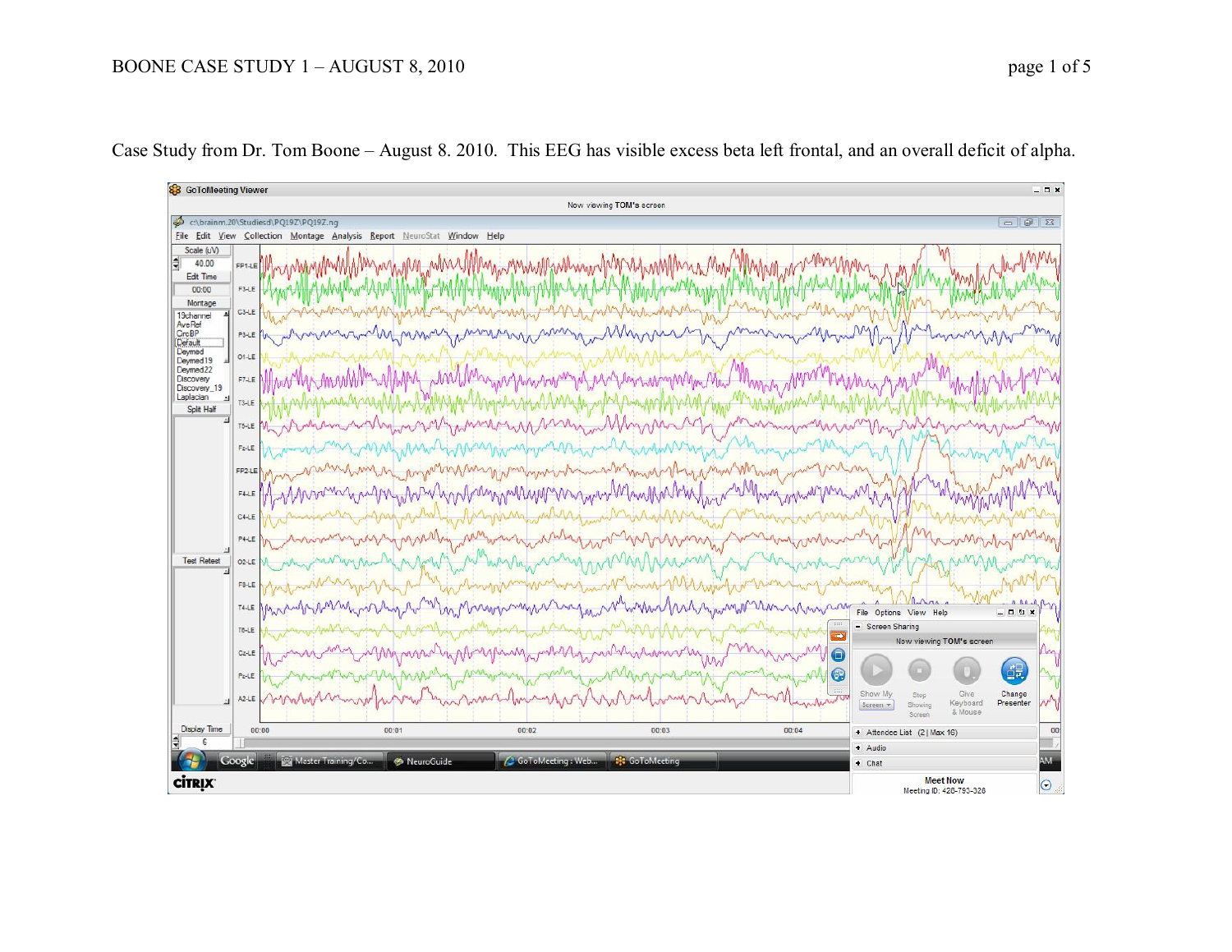## BOONE CASE STUDY 1 – AUGUST 8, 2010 page 2 of 5



The left frontal beta excess and the overall alpha deficit are clearly shown in the topographic maps: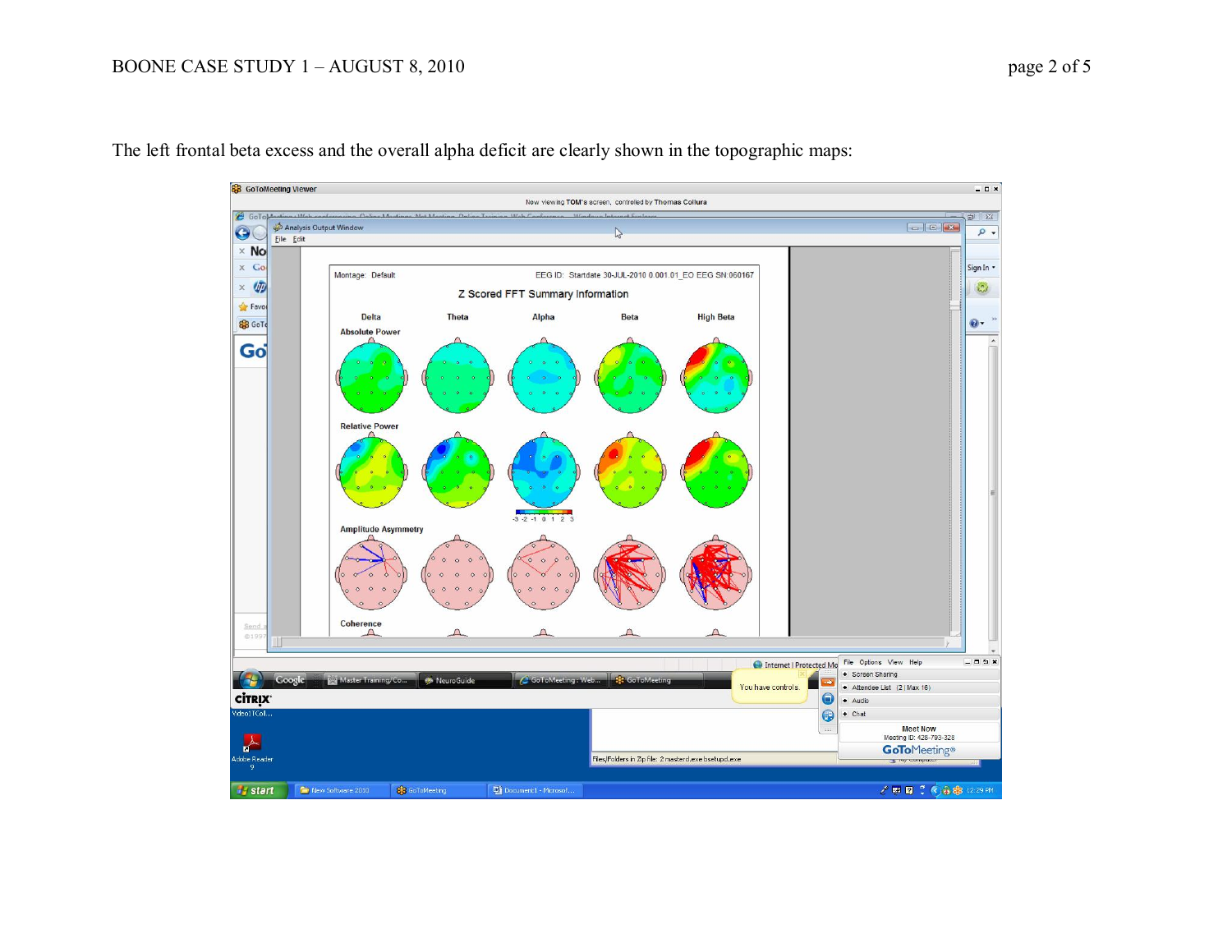In the asymmetry maps, we see asymmetries that simply correlate with the amplitude abnormalities seen above. In the coherence maps, we see beta hypocoherence. However, this is only due to the fact that there is excess beta left frontal, and that this is disconnected with the rest of the brain. It is not necessarily an issue that there is any deficit of beta connectivity.

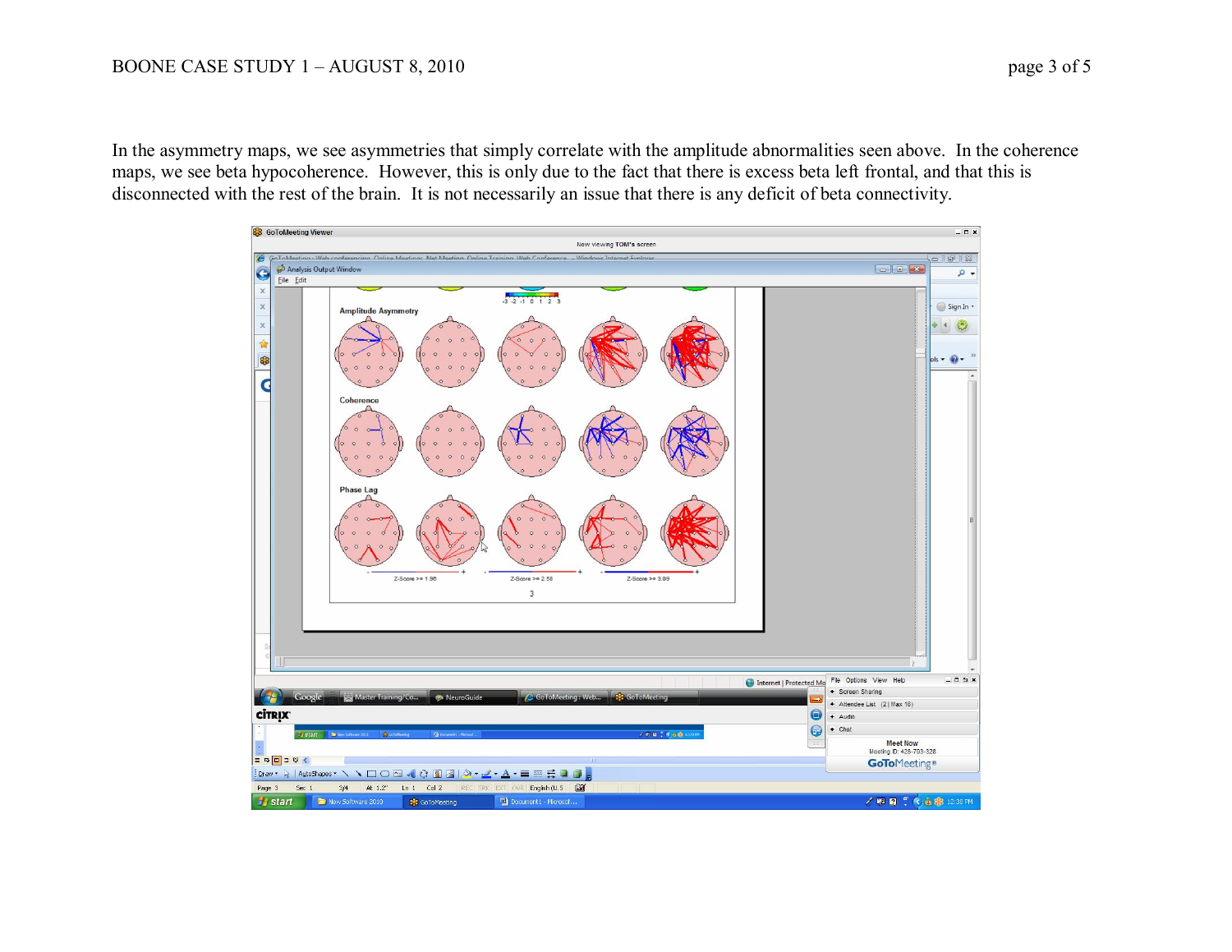In the absolute power maps below, it is clear that the alpha deficit is mainly in the slow (8.0-10.0 Hz) alpha. The beta excess is also clearly shown to be between 25 and 30 Hz, consistent with the EEG tracings.